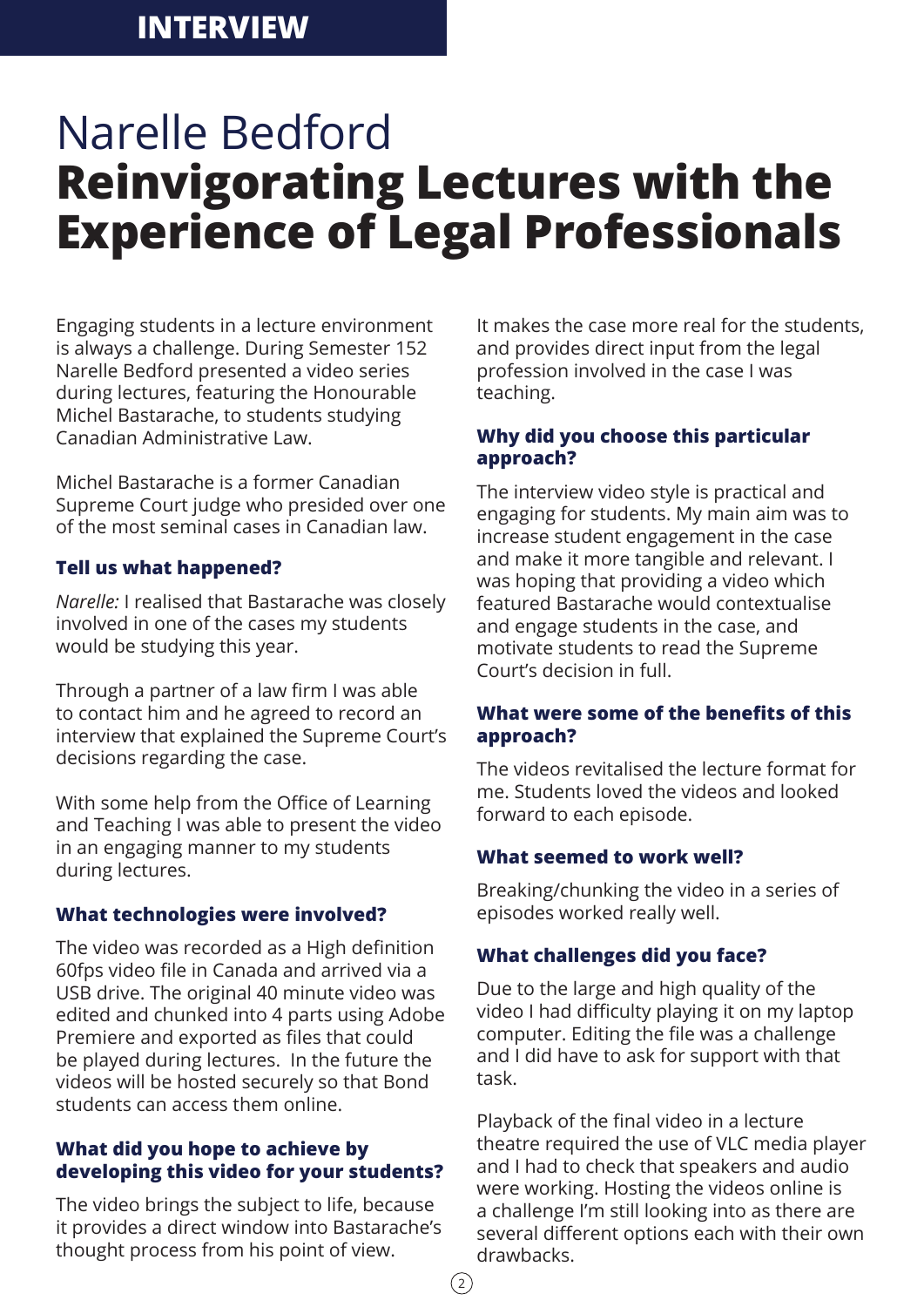### **What obstacles did you encounter and how did you handle them?**

Students still need to read about the cases in detail. Towards the end of semester it be Students still need to read about the cases in detail.

Towards the end of semester it became clear that a few students were relying on Bastarache's video alone for their understanding of the case and some were even quoting the video interview in their responses to assessment, instead of the referring to the Supreme Court's decision.

In the future I will need to establish a clearer set of guidelines regarding the use of the videos.

# **What feedback have you received from students or your peers?**

Students loved the video series. There is a buzz in the class and next year's students are already excited as they have heard all about it. Some of the comments from students were very positive: "I appreciated the effort that went into obtaining these comments from the author of the judicial decision himself.

The videos provided an invaluable supplementary perspective" and "I found the videos showed a more humanised and personal look at the work of the court, illustrating that its decisions and the their effects are carefully considered beforehand".

*"The videos revitalised the lecture format for me. Students loved the videos and looked forward to each episode."*